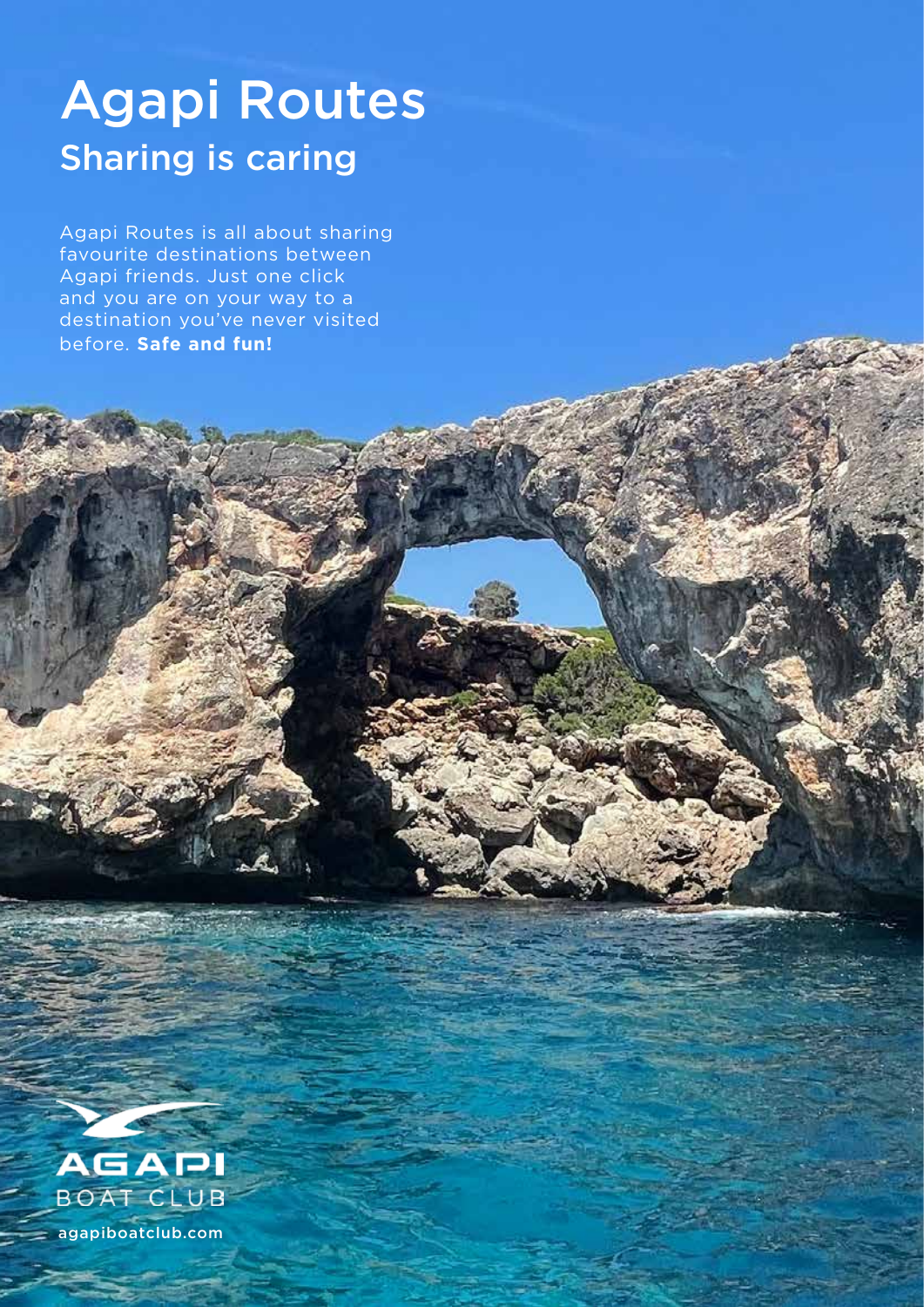Agapi Routes is all about sharing beautiful destinations with and among Agapi Boat Club members. Just one click and you are on your way to a destination you've never visited before. To this end, we use Navionics, a user-friendly navigation app, which we have pre-loaded with lots of amazing destinations to choose from.

Navionics is powerful, easy to use and based on professional standards for digital navigation. Once you download the app on your mobile (App Store or Google Play) you will have your navigation equipment always at hand.



## Easy, fun and safe navigation From any of our harbours worldwide

As a member of Agapi Boat Club you get instant access to a continued growing number of preloaded and amazing boating sites in the palm of your hand! Our recommended destinations are always located around our Agapi Boat Club Harbours, some well known, others more of hidden gems... Everything from natural harbours, seal colonies, restaurants and snorkling sites.

Agapi Routes is a living proof of how passionate we are about discovering new waters, sharing beautiful destinations and encouraging our members to do the same. The joy and energy kick that you get when navigating and exploring new places is simply indescribable!



## Expand your horizons

Region Stockholm - **SIGTUNA HARBOUR**

### Agapi Routes





#### **# DESTINATION**

- 1 [Agapi Harbour Sigtuna](https://boating.page.link/69w5NiLuaTv19HTR6)
- 2 [Pilholmen](https://boating.page.link/98szeKkR7nrud1mz6)
- 3 [Steninge Castle](https://boating.page.link/2S6ckoKW1SREEUcs7)
- 4 [Rosersberg Castle](https://boating.page.link/1amCYJr1ihA62JcG9)
- 5 [Skokloster Castle](https://boating.page.link/4CQqzjUpW1PqMfNG9)
- 6 [Sjöö Castle](https://boating.page.link/pKuigCVXoohALvDx6)
- 7 [Biskops Arnö](https://boating.page.link/jBkK1krHwEcTPW6G9)
- 8 [Wik Castle](https://boating.page.link/ZC8zouVRxjmX7QAQ9)
- 9 [Örsundsbro](https://boating.page.link/gc1RqxEoUhDSKWff9)
- $\rightarrow$  To import any of the destinations to Navionics, click on the "Pin" on the map or on the name listed in the table.